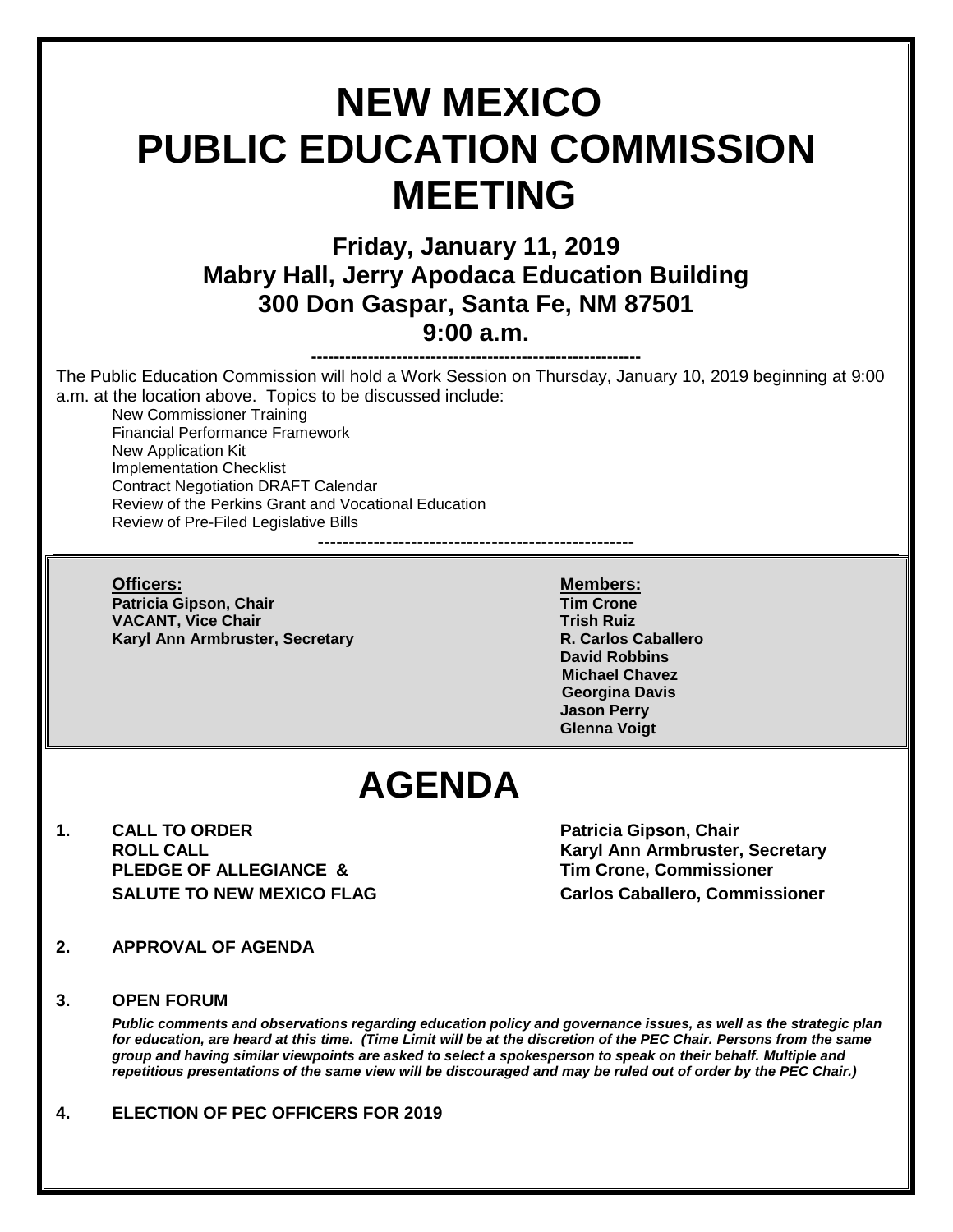## **5. CONSENT AGENDA**

- A. Approval of PEC Minutes and Transcripts
	- 1) Approval of Transcript for December 11, 2018 PEC Meeting
	- 2) Approval of Transcript for December 12, 2018 PEC Meeting
	- 3) Approval of Transcript for December 13, 2018 PEC Meeting
	- 4) Approval of Summary Minutes For December 11, 12, 13, 2018 PEC Meeting
- B. PEC Open Meeting Resolution for 2019
- C. Change Notifications Governing Board Members
	- 1) Las Montanas Charter High School
	- 2) Media Arts Collaborative Charter School
	- 3) Monte del Sol Charter School
	- 4) Root and Wings Charter School
	- 5) Solare Collegiate
	- 6) Tierra Encantada Charter School
- D. Schools who are required to submit School Improvement / NM Dash Plans
	- 1) Alma d'Arte
	- 2) Cesar Chavez Community School
	- 3) Dream Dine
	- 4) La Academia de Dolores Huerta
	- 5) Las Montanas
	- 6) McCurdy Charter
	- 7) Media Arts Collaborative Charter
	- 8) Monte del Sol Charter
	- 9) New America School
	- 10) NM Connections Academy
	- 11) Red River Valley Charter
	- 12) School of Dreams Academy
	- 13) Six Directions Indigenous School
	- 14) The Great Academy
	- 15) Tierra Encantada
	- 16) Walatowa Charter High School

### **6. PRESENTATION BY ALBUQUERQUE SCHOOL OF EXCELLENCE ON THEIR ROBORAVE TRIP TO JAPAN**

### **7. DISCUSSION AND POSSIBLE ACTION ON ALMA D'ARTE CHARTER SCHOOL'S CORRECTIVE ACTION PLANS**

- A. Compliance with IDEA and providing Special Education Services
- B. Compliance with identifying, servicing, and monitoring English Language Learners (ELL)
- C. Concerns identified via the Audit and Accounting Bureau's Financial Review and T&E Audit

## **8. DISCUSSION AND POSSIBLE ACTION ON SCHOOL IMPROVEMENT/NM DASH PLANS**

#### **9. REPORT FROM OPTIONS FOR PARENTS & THE CHARTER SCHOOL DIVISION—DISCUSSION AND POSSIBLE ACTIONS**

- A. Charter School Division Update
- B. Update on Review of Implementation Year Submissions
- C. Update on School Closures
- D. Governing Board Concerns
	- 1) Media Arts Collaborative Charter School
	- 2) Monte del Sol Charter School